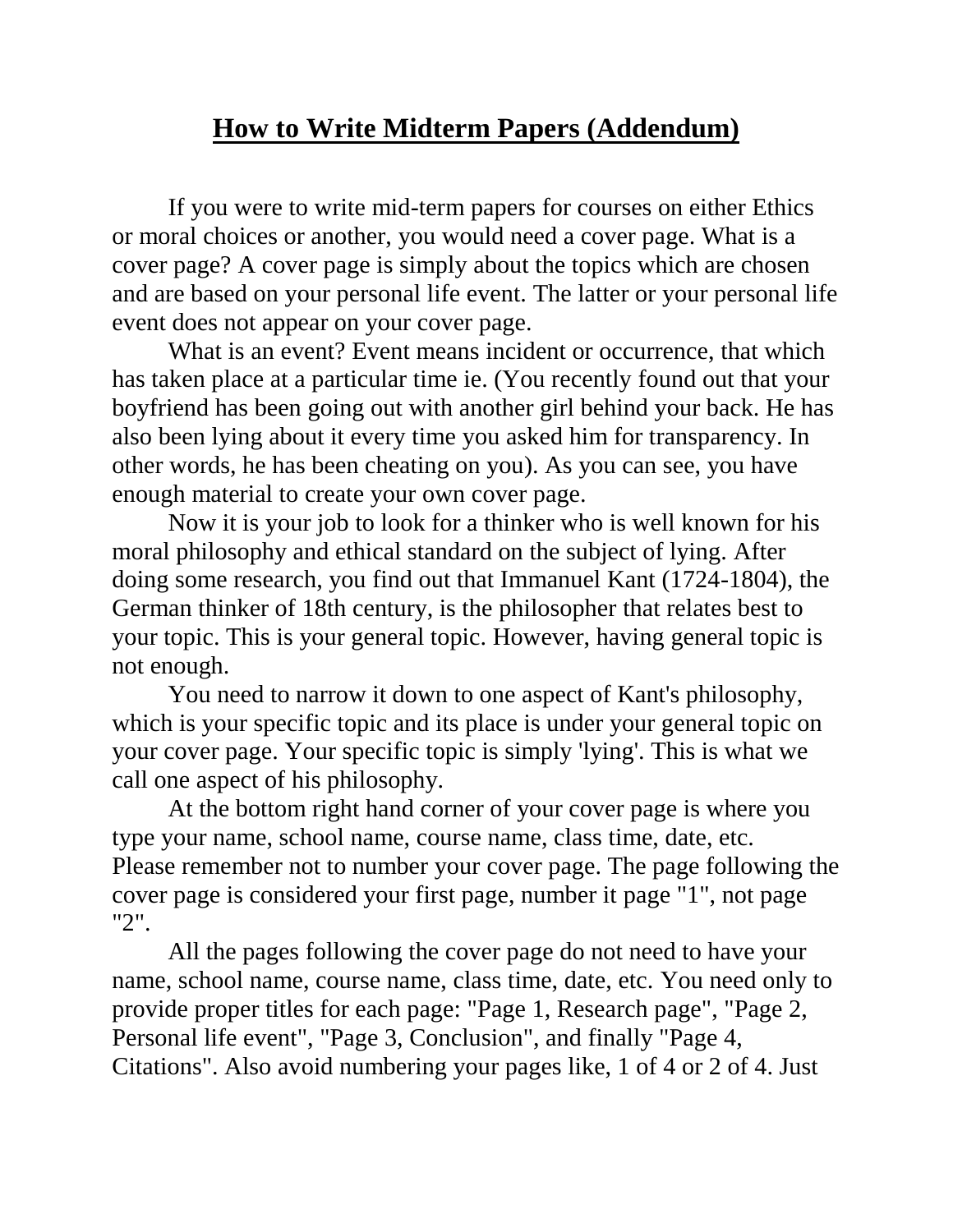simply number, 1, 2, 3 and make sure these numbers are on top right corner of your pages.

Use your main textbook along with other required texts to research your specific topic. The first page of your work, your "Research Page", should include the researched information for your topic. If you utilize class notes, there is no need to date the lecture. You are not required to utilize any other sources beyond your textbook unless you feel that it would be beneficial. The only page that needs to be cited throughout is the first page (research page), so no other pages should have any references or citations.

NO INTERNET SOURCES, so please don't use the Internet as one of your sources. Concentrate only on your main textbook for your research. Do not utilize other sources instead of your main textbook, they should only be used in addition. Once you found the relevant passage for your specific topic, paraphrase it, use your own words to restate the information you have gathered (as they are not your original thoughts, remember to cite the source used). The correct way to cite your source in-text is to put "(Dehghani, 2016, p. 2)" after your paraphrased words. There are no footnotes or endnotes.

REMEMBER: your main textbook takes priority over other sources, so do not bypass your textbook and do not worry if you do not have class notes to references.

All pages need to be formatted the same. This means your paper needs to have 1 inch margins, typed in Times New Roman size 12 font and be double spaced. \*\*\*Please ensure your pages are uniform, do not have one page that is double spaced and another with single space.

Remember, this is not about how much you write but what you write. Bear in mind that you have to identify your pages: "Page 1, Research page", "Page 2, Personal life event", "Page 3, Conclusion", and finally "Page 4, Citations". Each and every one of these three pages is supposed to be a full page.

Also take note that in case you went over couple of sentences, number that page and move on to the next section and identify or title it. Let us say, you wrote a few sentences more and spilled over the next page. If you were working on page 1, then the next page will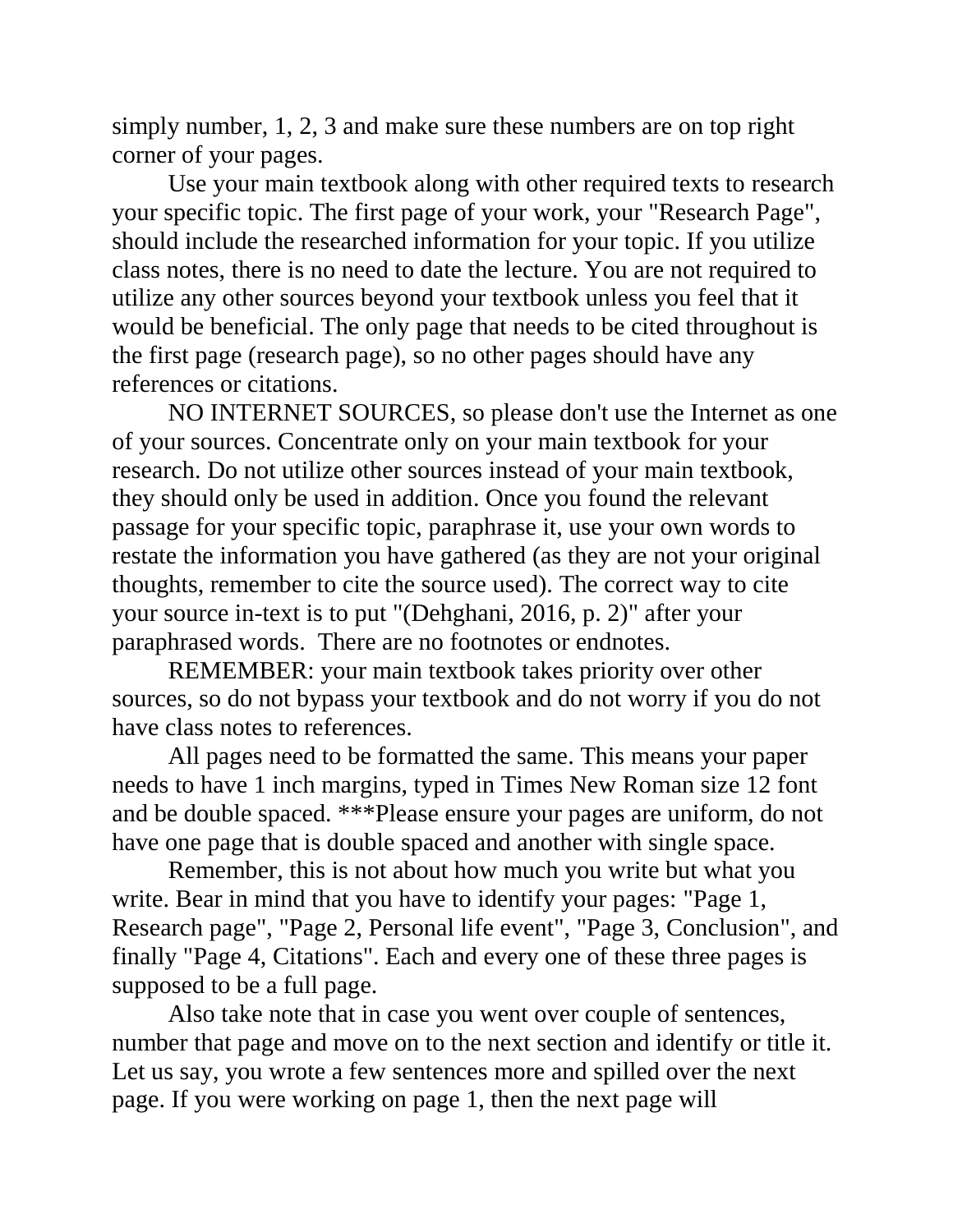automatically be page number 2. Having done that, you leave the page number 2 and move on to the next section, which is 'personal life event', and then you number it as page 3. Even if you would like to write more, limit yourself to one full page per section. Remember again, this is not about how much you write but what you write.

You should never type on the back of your pages. Wide margins are not acceptable (1 inch margins ONLY). Since you are limited to 1 page, do not put space between your paragraphs to allow yourself more room to include your thoughts and ideas.

With your research page (first page), remember not paraphrase do not use direct quotes.

Page # 1 - You want to tell the reader about Kant's position on 'lying'.

Page # 2 - is about your own personal life event. This is simply about things that have happened to you, your relatives, or friends which involve moral or ethical decisions. For example, you started a business with your bestfriend. You were surprised when one of the checks you wrote bounced, your friend said they knew nothing about it and explained it must have been a bank error. When you checked the details of your shared accounts you realized that your business partner had been lying and stealing from your company. This situation is what is considered an event. The moral issue you are dealing with is lying. Your general topic is 'Kant' and your specific topic is 'lying '. Why? Your business partner who happened to also be your friend had been lying. If you feel you do not have a life story or event that you can write about, feel free to come discuss this with me, instead of just creating a fake event. After all, this class stands on the foundation of honesty and integrity.

Don't be tempted to borrow a paper from a friend or steal one off the internet, as it does not only insult your own capability it could harm your college career as plagiarism is not tolerated in the slightest. The threat of expulsion should not be the only thing that keeps you from using another's work though. You should ask yourself if that action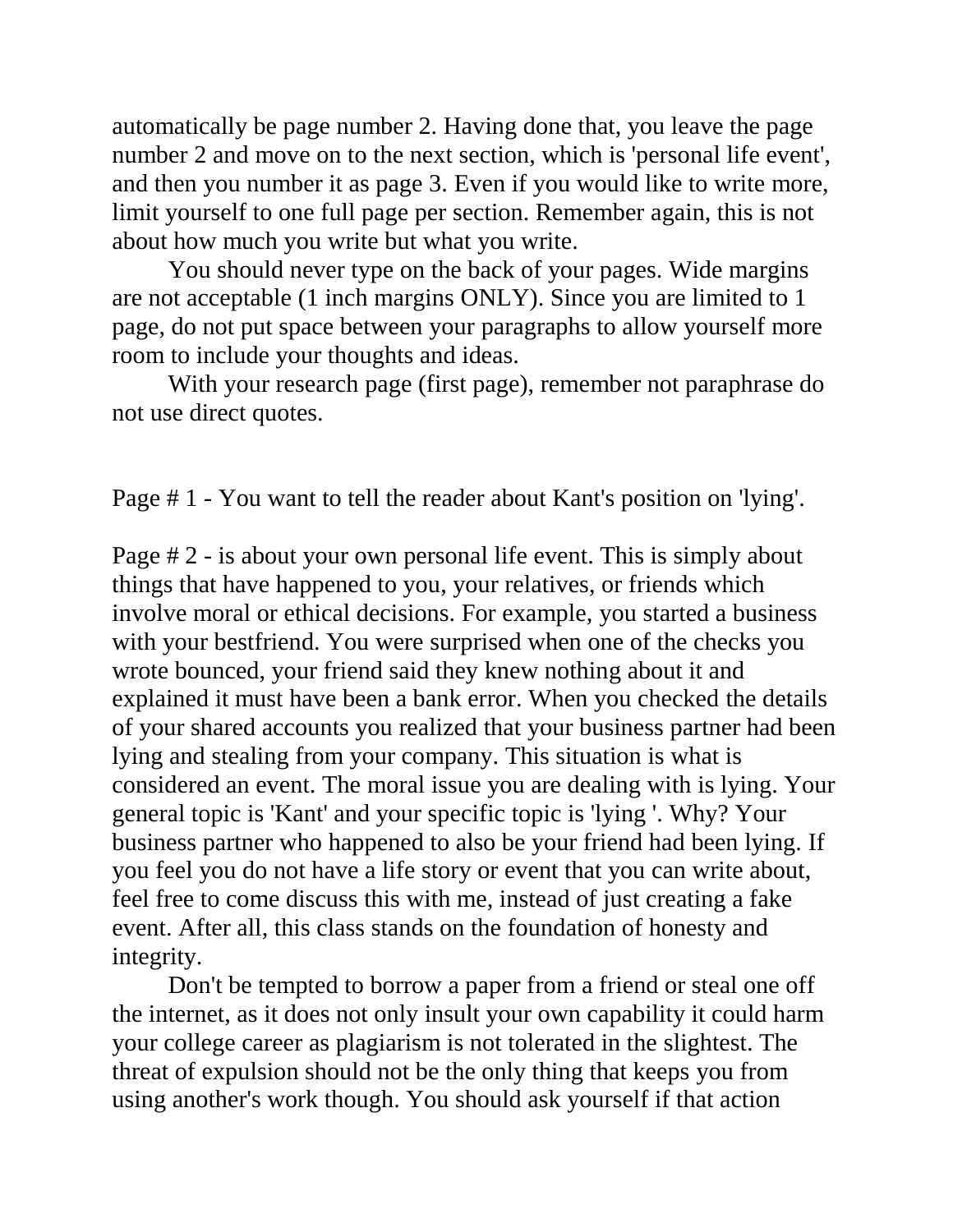would be the right thing to do, after all this course does cover topics such as morality, lying and cheating.

Page #3 - Once you're finished with page 1 and 2, then you proceed with your page # 3, which is your conclusion. Please remember, this is not a continuation of your personal life event. In this page, you would like your reader to know implicitly how your event is related to your topic. You don't need to mention this explicitly. On this page you should discuss your moral problems in the light of Kant's moral philosophy on lying. Feel free to agree or disagree with Kant's ideas. But you can't just say I like this or I don't like that. You ought to rationally show what you think of Kant's suggestion concerning the problem of lying in terms of what has happened to you and your family.

Page # 4 - is about the sources you have used to write your paper. It is called 'Citations' page. For instance, if you used R.S. Landau's book as a text for your course on ethics, then in your citation page you will have: Landau, The fundamentals of ethics, 2015. No page numbers are to put here. Your page numbers only appear in your research page which is your page #1. Your class notes are not to cited on this page.

Also please make sure to only print in black text and ensure that the ink is sufficient (it should not be faded and hard to read).

PLAGIARISM is an expellable offense – DO NOT be tempted to borrow a paper from another. Not only will I remember a paper that has been submitted to me, I have the ability to check your paper against any priors in this class or any others.

DO NOT EMAIL – This means no emailing me papers or any other material.

What if you're writing a mid-term paper for a course on Religion or Religions? In this case, you choose one Religion as your general topic. As far as your specific topic, you pick one aspect of that Religion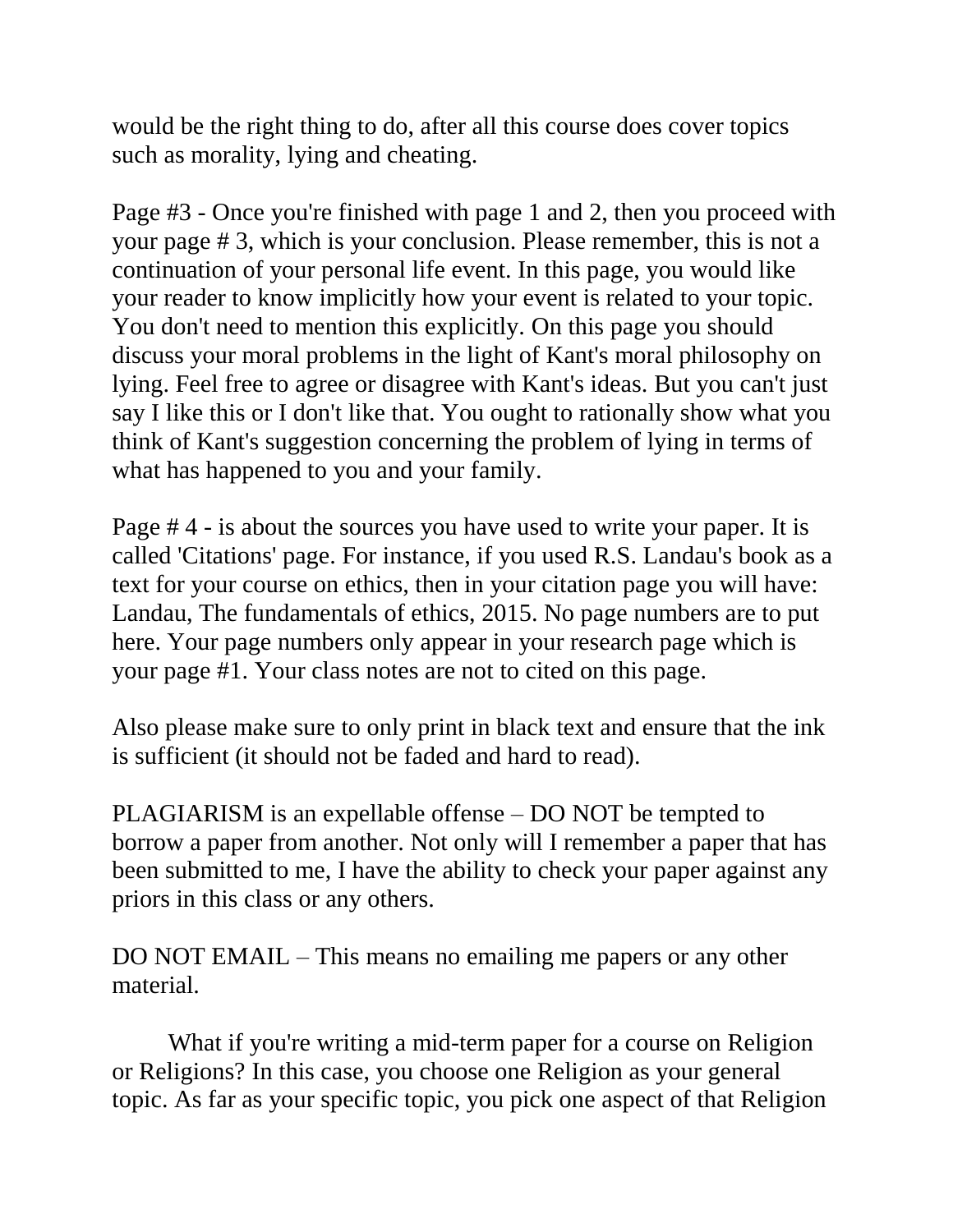at hand. For example, if you have decided to have 'Hinduism' as your general topic, then 'reincarnation' could be your specific topic depending on your personal life event. Let us say, the beautiful puppy who showed up at your door after your grandma's death went up to her room at your house and began sniffing at what she loved. You suspect that perhaps your grandma was reincarnated as this adorable puppy so that she can be with you and your family.

What if you're writing a paper for a course on philosophy? In a case like this, you follow the instructions as what we have for a course on ethics. In other words, you ought to select a philosopher first as your general topic and then zero in on an aspect of his or her philosophy as your specific topic.

If you happened to have a text on, let us say, moral choices, then you have many cases to choose from for your paper. These cases are like abortion, affirmative action, euthanasia. Given this situation, you need to go to the end of the chapter you have decided to work on and consider one of the authors as your philosopher for general topic, pro or con. On your cover page, therefore, you'll have the name of that thinker as general topic and the name of the case you have picked up to work on. You also want to mention whether the philosopher you chose, is for or against that case. Your cover page should never look like: Aristotle(general), affirmative action(specific) or Plato, my miserable life. This page is not about you. Your cover page and research page belong to your philosopher.

Please remember that your true personal life events shall be kept confidential. Don't hold back. I shall not judge you based on your papers. In ancient times teachers prided themselves in knowing and getting to know their students. So, this is just a humble way of following those great teachers (ie. Socrates). Let your studies matter in your personal life. Your papers will be returned only to you and no one else, once they are corrected. To be fair to other students, late papers might lose points. Don't e-mail me your work to prove that you have finished